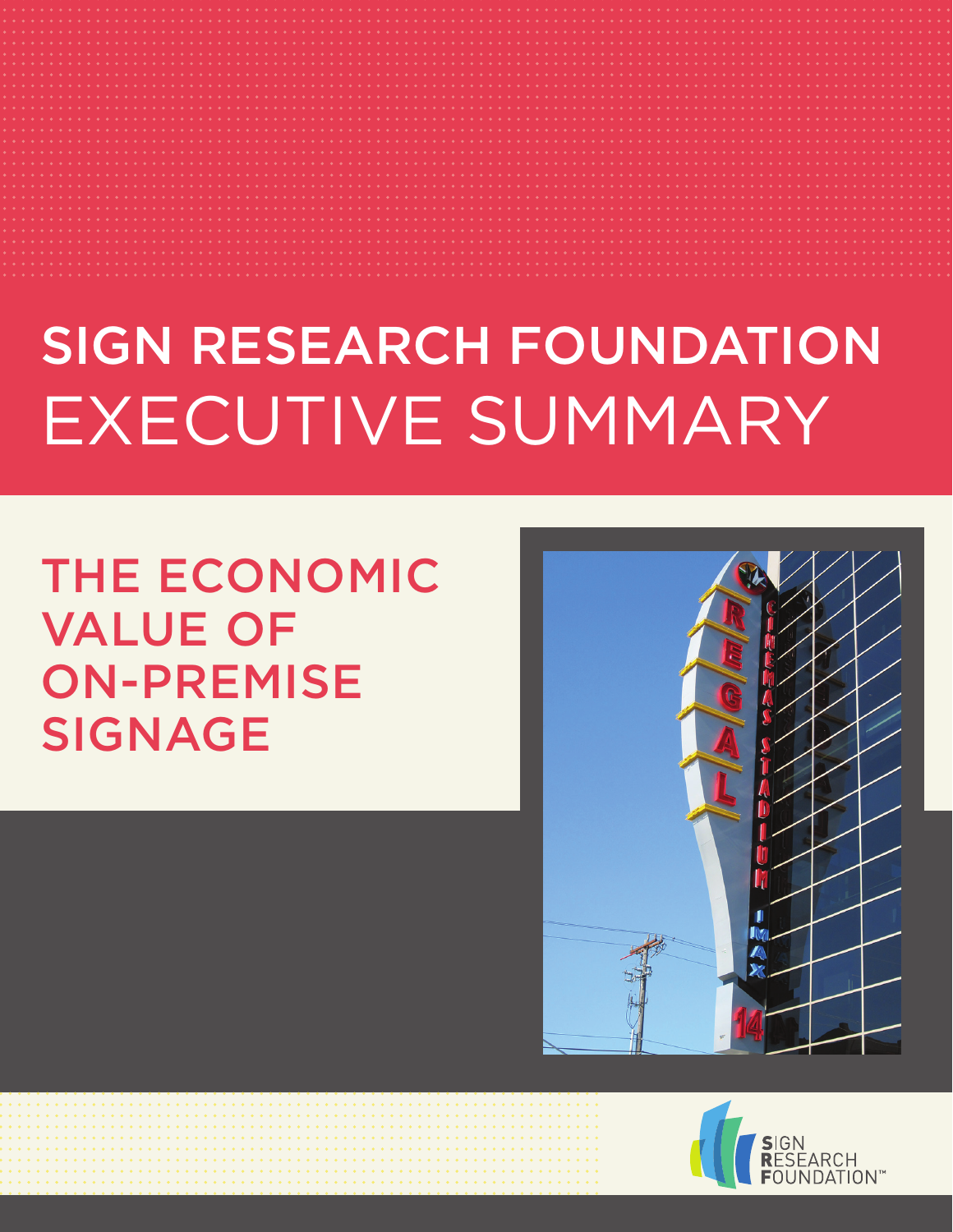I n 1997, the University of San Diego released a landmark study for the sign industry. It was the first time statistical analysis was used to determine the economic impact of on-premise signage to a business. The research used data from three case studies—a large fast food chain, a national home décor retailer and auto dealers in a metropolitan city—and the results are still widely quoted today.

In 2012, the University of Cincinnati's Economics Center deepened the examination. Leaning heavily on the original work, the University of Cincinnati's updates included numerous additional case studies: a national lodging chain, a national banking business, a specialty store small business and a car dealership. Both reports are called "The Economic Value of On-Premise Signage." They show how signs act as "silent salespersons"—branding businesses, providing information about products and services, and pointing customers to exact locations. In short, an on-premise sign's economic impact on businesses—directly and indirectly—is significant.

Researchers tackled the topic by exploring how changes in on-premise signage affect business performance. Also part of the studies was the impact on consumers and the surrounding community.

### Researchers

University of San Diego (1997): Seth R. Ellis, Ph.D. Robert Johnson, Ph.D. Robin Murphy, M.B.A.

University of Cincinnati (2012): Jeff Rexhausen, Principal Investigator Henry Hildebrandt, Co-Investigator Christopher Auffrey, Ph.D., Co-Investigator

## KEY TAKEAWAYS

#### SIGNS POSITIVELY IMPACT CONSUMERS AND COMMUNITIES BY MAKING IT EASIER FOR SHOPPERS TO OBTAIN THE INFORMATION THEY NEED TO MAKE A PURCHASE.

- 1 Sign visibility and conspicuity are especially important. In the case study of eight San Diego auto dealers, for example, 68 percent of people surveyed said that the sign had been an important factor in finding the dealer's location. In addition, 18 percent reported being aware of the service department because of the dealer's sign. And when one of the dealers was forced to move a sign to comply with a new code, 21 percent of that dealer's customer base reported that the business was hard to locate without the sign.
- Researchers determined that the addition of one sign at every fast-food outlet in Los Angeles would raise business revenues by \$132 million; those businesses would in turn pay an additional \$10 million in sales tax revenue to the local municipality.

# 50%

American consumers who have driven by a desired business without finding it due to insufficient signage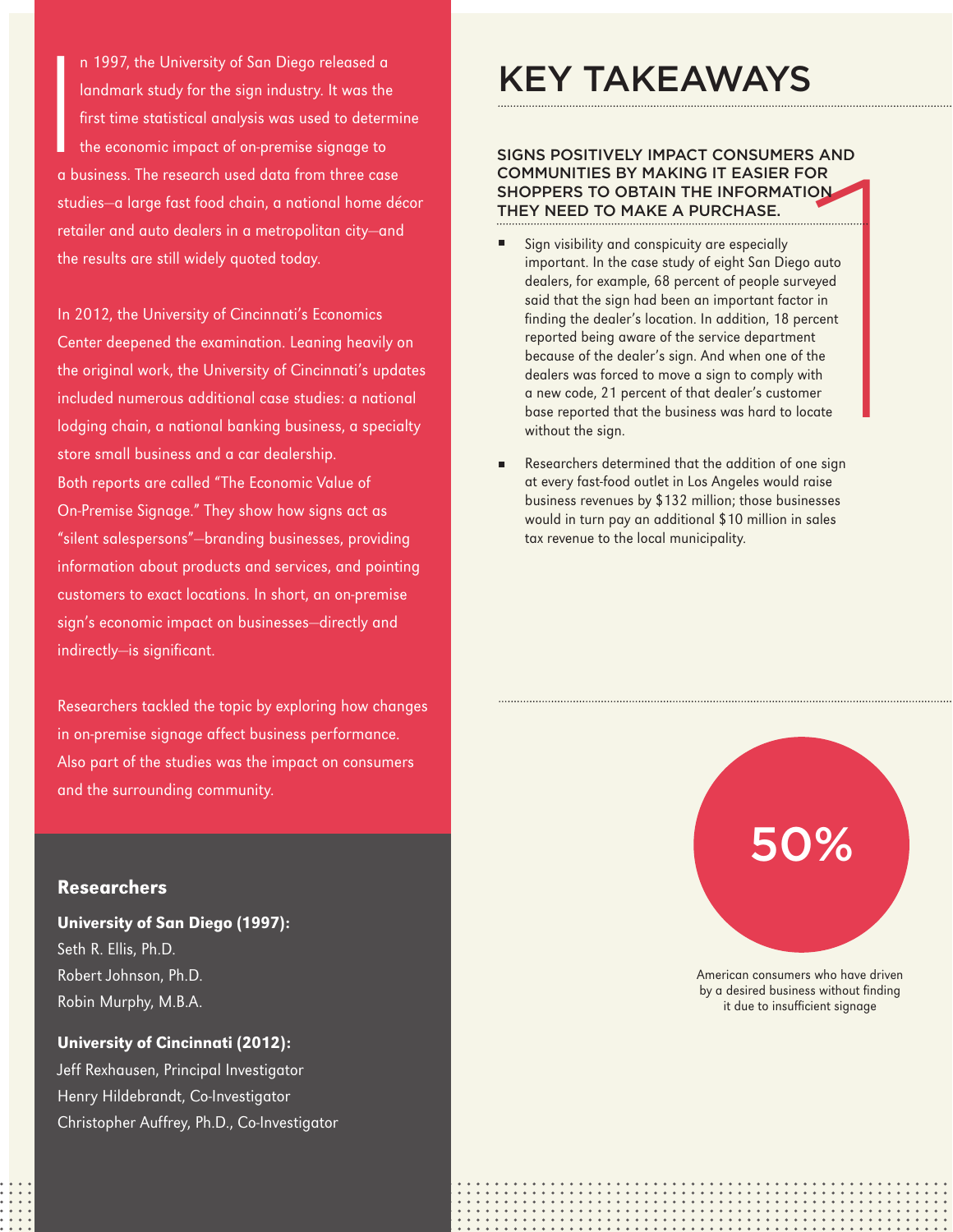### CHANGES TO SIGNS DIRECTLY IMPACT BUSINESS PERFORMANCE.

- CHANGES TO SIGNS DIRECTLY IMPACT<br>
BUSINESS PERFORMANCE.<br>
 The studies proved that changes such as didding<br>
signs or replacing outdated or inoperable signs had<br>
positive effects on sales, number or transactions and<br>
profi The studies proved that changes such as adding signs or replacing outdated or inoperable signs had positive effects on sales, number of transactions and profits. Roughly 60 percent of businesses studied reported average sales increases of 10 percent. ■
	- Just one additional sign yielded sales increases of 4.75 percent, an impact greater than that brought on by a larger building, longer hours of operation or location longevity. ■
	- Lower-performing stores benefitted the most from changes to signage, such as the addition of a sign to a building that previously didn't have one. ■
	- Updates and improvements to existing signs led to a 5 percent weekly sales increase for many stores; underperforming stores saw weekly sales increase by 15 percent. ■

#### POSITIVE BUSINESS PERFORMANCE IS ASSOCIATED WITH EFFECTIVE SIGN DESIGN, PLACEMENT, AND DIVERSITY OF MEDIA.

- In the 2012 study, the car dealership found that adding a digital sign board increased not only service department revenue and customer traffic; it also created goodwill as a place for community-related public service messages. ■
- mer traffic; it also<br>community-related<br>e is proper regulation.<br><br>a community design<br>f how sign design<br>inesses can be directly<br>o have trouble finding<br>uate/ineffective<br>wate/ineffective A key aspect of effective signage is proper regulation Ideally, sign regulations balance community design objectives with full knowledge of how sign design and location impact business success. When sign codes are overly restrictive, businesses can be directly affected—as can consumers who have trouble finding those businesses due to inadequate/ineffective signage. ■

## WHAT'S A SIGN WORTH



The Economic Value of On-Premise Signage (University of San Diego, 1997), www.signresearch.org/EVOS1997